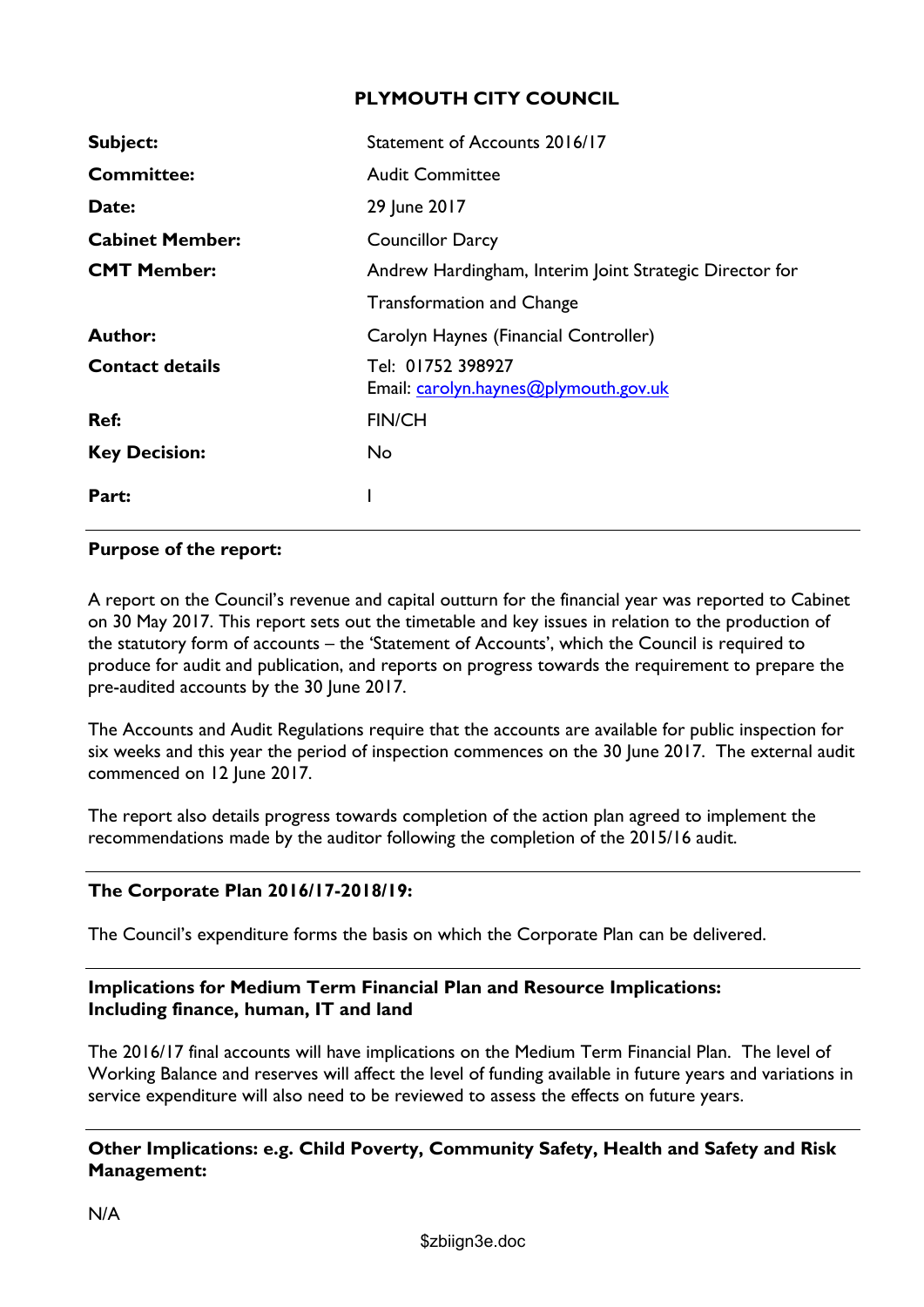## **Equality and Diversity**

Has an Equality Impact Assessment been undertaken? No

#### **1) Recommendations and Reasons for recommended action:**

1. Audit Committee note the report and the 'authorised for issue' date (1 June 2017) for the draft Statement of Accounts.

# **Alternative options considered and rejected:**

None – It is a statutory requirement to produce and approve the Statement of Accounts.

#### **Published work / information:**

Outturn Report to Cabinet 30 May 2017

#### **Background papers: None**

None

## **Sign off:**

| Fin                                                              | pl1718<br>.44 |  | $Leg \mid DVS2$<br>8376 | Mon   DVS<br>Off | 2837 | <b>HR</b> | <b>Assets</b> |  |  | Strat<br>Proc |  |
|------------------------------------------------------------------|---------------|--|-------------------------|------------------|------|-----------|---------------|--|--|---------------|--|
| Originating SMT Member - Andrew Hardingham                       |               |  |                         |                  |      |           |               |  |  |               |  |
| Has the Cabinet Member(s) agreed the contents of the report? Yes |               |  |                         |                  |      |           |               |  |  |               |  |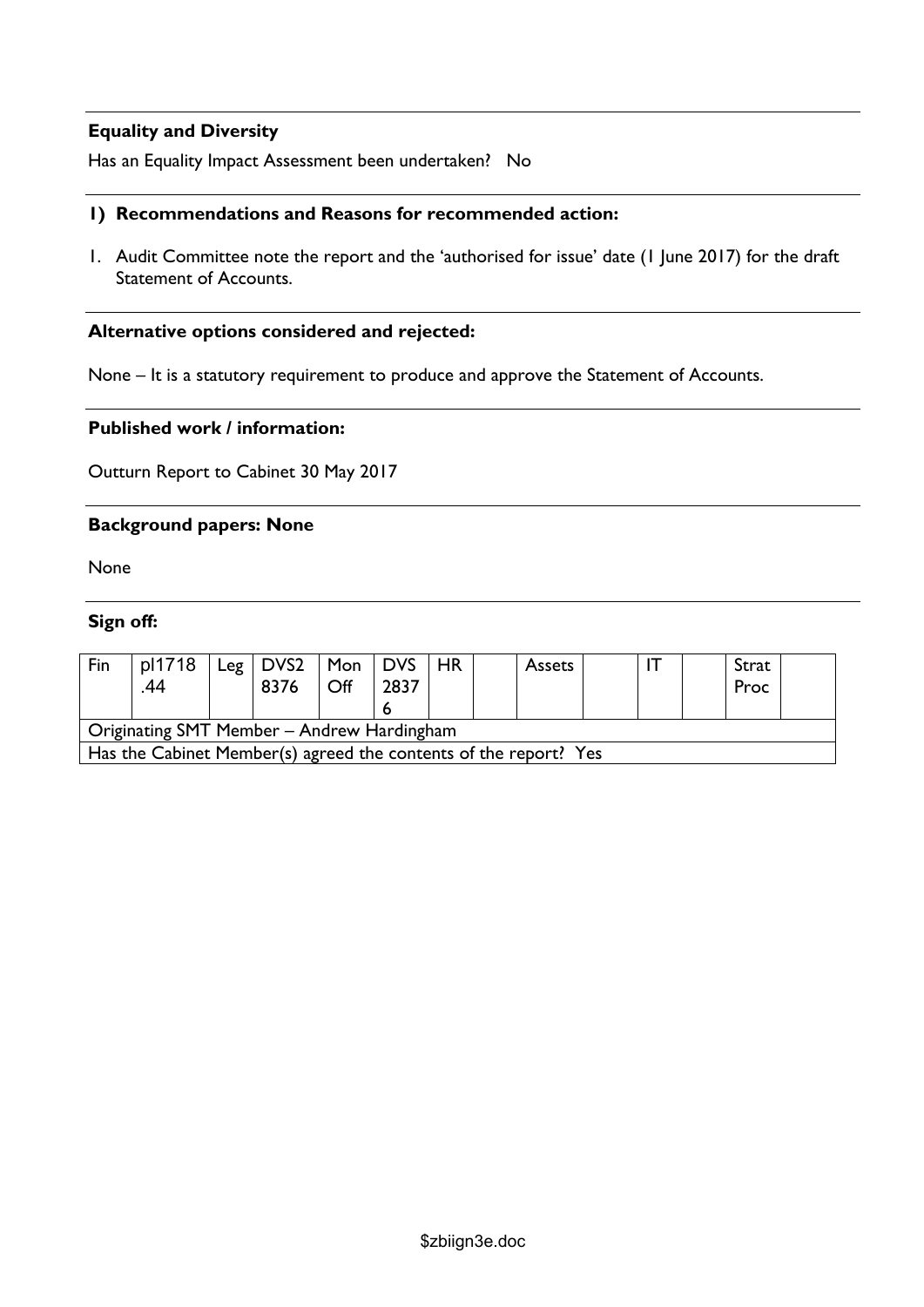## **1. Introduction**

- 1.1 The financial outturn for both the Council's revenue and capital activities for 2016/17 was reported to Cabinet on the 30 May 2017. This report sets out the timetable and key issues in relation to the production of the statutory form of accounts – the 'Statement of Accounts', which the Council is required to produce for audit and publication.
- 1.2 The Accounts have to be produced in line with the relevant CIPFA Codes of Practice and with regard to relevant items of statute. Details of the changes in relation to the 2016/17 Codes and relevant legislation which need to be considered for the accounts are outlined in section 3.
- 1.3 The Accounts and Audit Regulations require that the draft Statement of Accounts is signed by the Council's Section 151 Officer by 30 June each year. Progress towards the production of the pre-audit accounts is outlined in section 2 of this report. The pre-audited accounts will be published on the Council's website by the end of June.
- 1.4 Formal audit of the accounts for 2016/17 commenced on 12 June. The 30 working days period in which the Council has to make the draft accounts available for public inspection starts on 30 June. The audited Accounts will be presented to the next committee (14 September 2017) alongside the external auditor's report prepared by BDO. An analysis of the financial position and key messages within the accounts will be reported to committee in the accompanying report as it is not possible to do so at this stage whilst the draft accounts are still being finalised.
- 1.5 The Code requires that the Council sets and discloses an 'authorised for issue' date, which reflects a cut-off date in terms of the post balance sheet period within which events have to be considered in relation to their impact on the 2016/17 accounts. The relevant date for the draft Statement of Accounts has been set as 1 June 2016.
- 1.6 Each year the Audit Committee receives the external auditor's (ISA260) report on the accounts audit, which, where appropriate, will include an action plan containing issues for the Council to address for the following year's accounts. Progress against auditor recommendations resulting from the 2015/16 financial audit is detailed in Section 6 and **Appendix A**.
- 1.7 The Annual Governance Statement (AGS) is being presented separately to this Audit Committee for approval. The AGS no longer forms part of the published Statement of Accounts document but would stand-alone to reflect that its scope is wider than just the financial transactions of the authority. However, it will be published alongside the Statement of Accounts on the Council's website as is required by the Code.

# **2. Key Dates for 2016/17 and progress to date**

- 2.1 Although there has been no change to the statutory timetable relating to the production and publication of the final accounts, internal deadlines and targets have been set which reflect earlier timescales for both the reporting of departmental financial results against budgets and the production of the draft Statement of Accounts.
- \$zbiign3e.doc 2.2 The financial challenges that the authority is facing make it imperative that both Officers and Members are provided with accurate and up-to-date financial information in a timely manner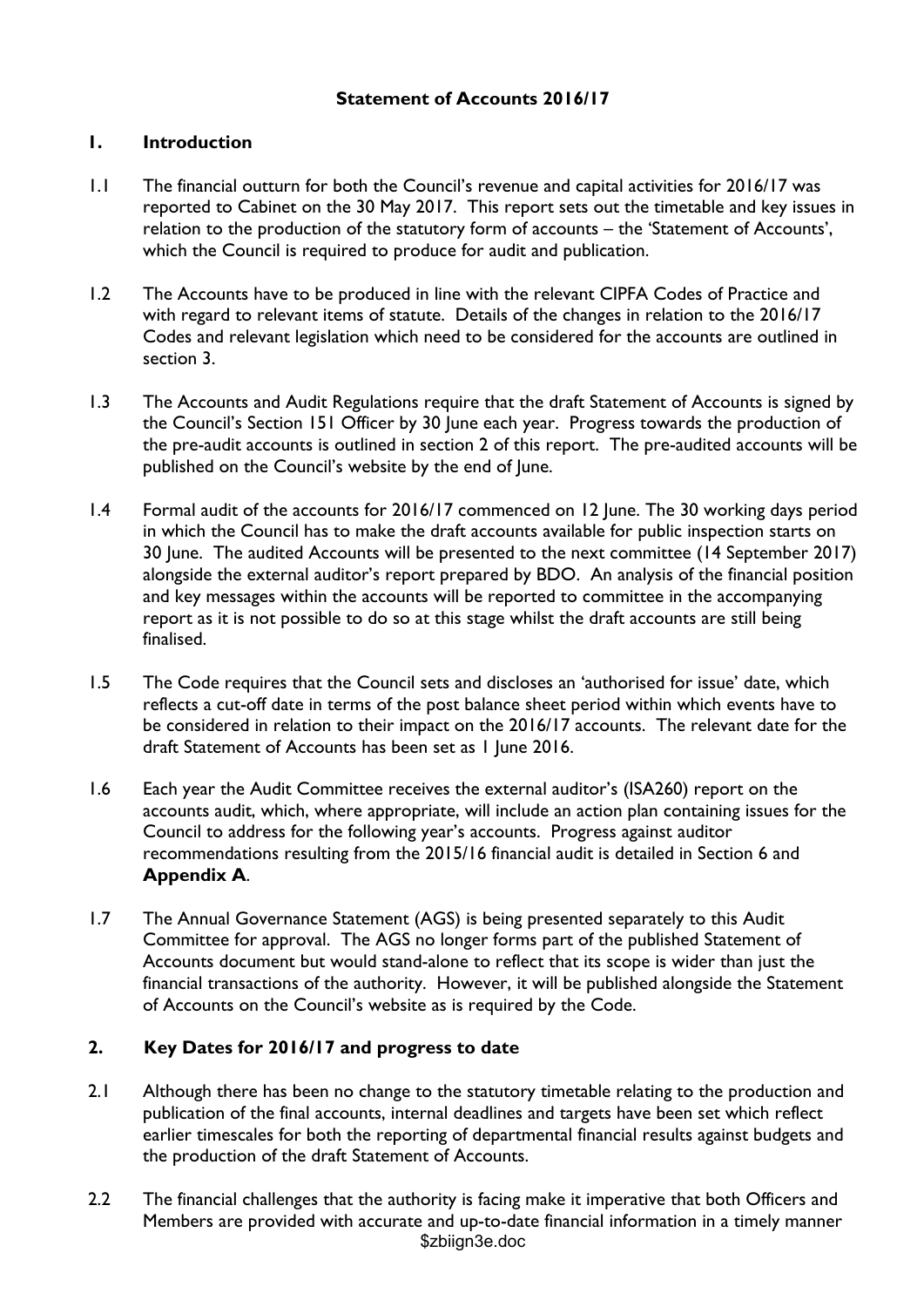in order to facilitate informed decision-making. The timetable for monthly budget monitoring reporting has been shortened over the past year in order to allow finances to be controlled and achievement of budget delivery plans to be closely monitored.

- 2.3 There are other drivers which give rise to the decision to reduce the overall timetable for the production of the draft Statement of Accounts document. Firstly, there is a need to continuously review and improve financial management processes; a shorter timescale will both challenge current working practices and promote efficiencies. In addition, timelier completion of year-end activities will free up resources for other work at an earlier stage of the year. Other advantages which arise include cost effectiveness, staff benefits (such as improved morale via a sense of achievement and opportunities to develop the technical expertise within the service) and an enhanced profile for the Finance Service.
- 2.4 However, there is a risk that a faster timescale could compromise the quality of the draft statements. The Finance team are working to minimise the likelihood of this having a detrimental impact on the accounts by ensuring that progress is closely managed, staff involved are appropriately trained and there is close liaison with the external auditor throughout the year.

| Milestone                                                                                                      | <b>Key Date</b>    |  |  |
|----------------------------------------------------------------------------------------------------------------|--------------------|--|--|
| Provisional Outturn report to CMT                                                                              | II April           |  |  |
| Draft Outturn Report to Cabinet Members                                                                        | 25 April           |  |  |
| Draft Statement of Accounts prepared                                                                           | 5 June             |  |  |
| <b>Final Accounts Audit Commences</b>                                                                          | 12 June            |  |  |
| Statutory deadline for Section 151 Officer to 'sign off' of draft<br><b>Statement of Accounts</b>              | 30 June            |  |  |
|                                                                                                                |                    |  |  |
| Period of Public Inspection                                                                                    | 30 June -10 August |  |  |
| Auditor's ISA260 report received and audited Statement of Accounts<br>approved by Audit Committee              | 14 September       |  |  |
| Statutory deadline for Section 151 Officer and Audit Committee to<br>approve the audited Statement of Accounts | 30 Sept            |  |  |

2.5 The year-end timetable for both internal and external reporting (via the Statement of Accounts) of the 2016/17 financial results has been set as follows:-

- 2.6 As the agenda for this committee was published, the Finance team were finalising the draft Statement of Accounts for review by Senior Management. We are on course to have the work on the accounts completed by the 5 June deadline, but Officers will provide a verbal update on progress at the meeting.
- 2.7 The achievement of this deadline has always partly been reliant on receiving finalised accounts in relation to the Tamar Bridge and Torpoint Ferry Joint Committee (TBTFJC) from Cornwall Council. Cornwall Council has also brought forward the preparation of their accounts and has provided the Council with the (TBTFJC) accounts in time to include them in the draft accounts. This year we have also had to consider the timelines for Delt and CaterEd and the Energy from Waste Partnership.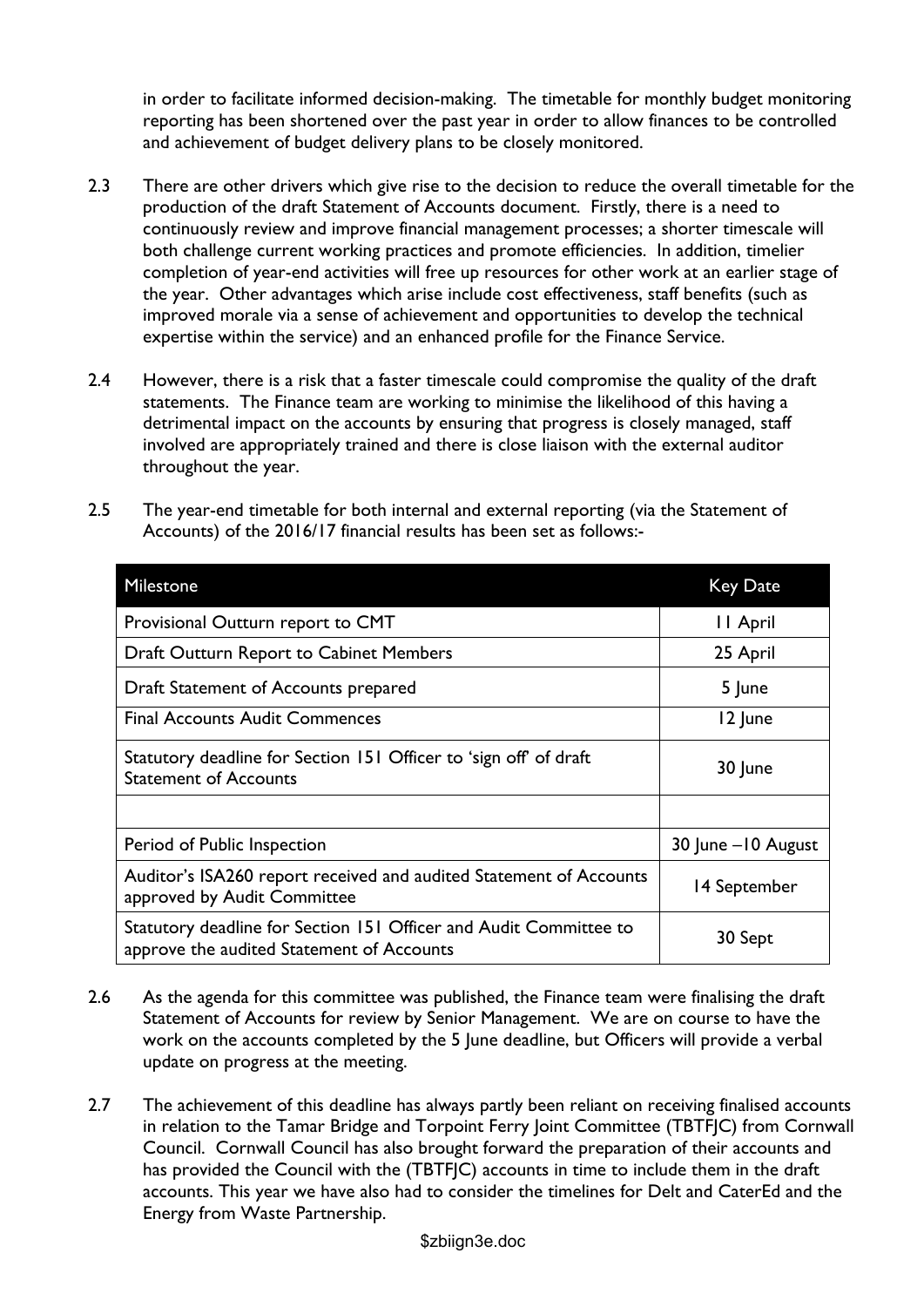- 2.8 The Finance team will continue to strive to further improve the above timescales, with the ultimate aim of delivering the draft Statement of Accounts by the end of May. This has been reflected with a work-stream within the Finance Fit programme. During the last financial year the Finance team have been reviewing the current working practices and timelines, preparing working papers earlier (where possible), refining quality assurance techniques and widening both project management and technical expertise throughout the service.
- 2.9 The Code requires that events occurring after the balance sheet date, i.e. 31 March 2017, are considered in terms of their relevance to the Council's financial position for 2016/17. There is an obligation to ensure that any such events are properly reflected in the Statement of Accounts up to the date that the statement is 'authorised for issue' – the authorised for issue date. The authorised for issue date marks the point beyond which there can be no reasonable expectation that events could have been taken into consideration in the preparation of the Statement of Accounts. The Council has to disclose this date within the accounts and it has been decided that post balance sheet events up to and including the 1 June 2017 be considered for the draft accounts submitted for audit.

## **3. Key Changes to the Local Authority Accounting Code of Practice that affect the Statement of Accounts**

- 3.1 CIPFA publish the Codes of Practice on an annual basis and following the "Telling the Story" review of the presentation of local authority financial statements, the 2016/17 Code changed the segmental reporting arrangements for the Comprehensive Income and Expenditure Statement (CIES) and introduced a new statement called the 'Expenditure and Funding Analysis (EFA)'.
- 3.2 The change is presentational and does not have any financial impact on the Council.
- 3.3 The new statement will effectively replace the current note to the accounts relating to the previous 2015/16 Statement of Accounts, note 19 – 'Amounts Reported For Resources Allocation Decisions' and will have a more prominent position in the accounts (note 7).
- 3.4 The purpose of the new EFA statement is to show the differences between the amounts reported in the (CIES) and the amounts reported internally during the year and at the yearend in the Council's budget monitoring reports or management accounts.
- 3.5 One of the effects of the changes is that the service costs shown in the CIES will no longer be on a Service Code of Practice (SerCOP) basis. They will be shown by directorate on the same basis used in the management accounts.
- 3.6 The exact layout and presentation for the changes have been reviewed and updated and will be subject to approval by the Council's external auditors.
- 3.7 There are also changes to the code regarding what should be included in the Narrative Report. Further guidance is expected in the 2017/18 Code.

## **4. Post Balance Sheet Events (PBSE)**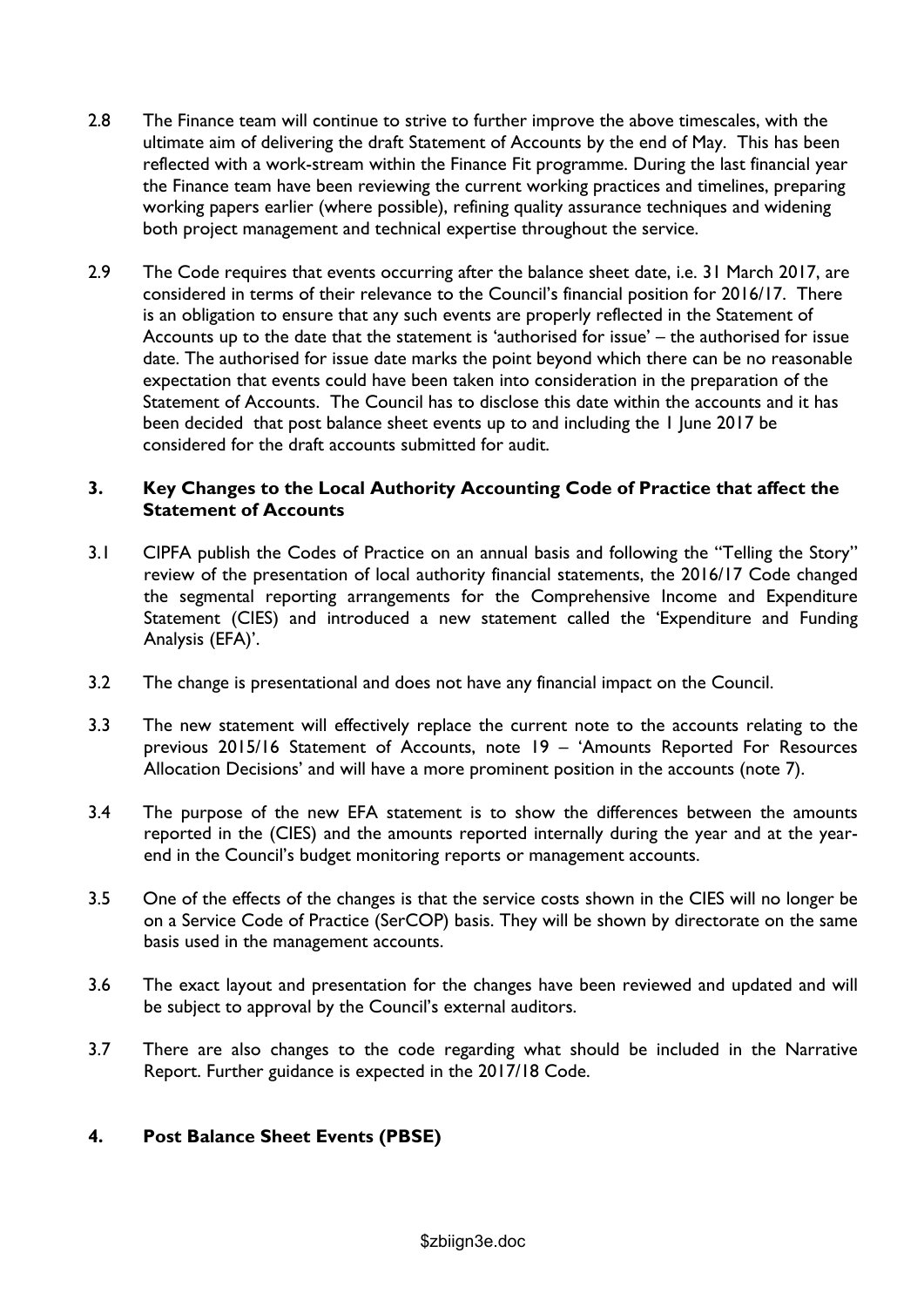- 4.1 Although the Statement of Accounts shows the financial outturn position for 2016/17 and Balance Sheet position as at 31 March 2017, the Council is required to take into account items occurring after 31 March 2017 if they would have a material impact on the accounts.
- 4.2 No post balance sheet events have been identified to date or included in the draft Statement of Accounts.
- 4.3 As the draft accounts were still being finalised at the time of publishing this report, it may not reflect the final PBSE position when the accounts are published at the end of June.

## **5. Progress against the 2015/16 ISA260 Report Action Plan**

- 5.1 The External Auditor's annual Governance Report (ISA260 Report), includes the findings on the annual accounts audit and an action plan to address key audit issues. **Appendix A** sets out the auditor's recommendations following the 2015/16 accounts audit and reports on the progress made to date regarding the related action plan.
- 5.2 Eight issues were reported in the action plan and these are shown below in **Appendix A.**

### **6. Conclusions**

- 6.1 The 2016/17 financial results for the authority have been established and reported significantly earlier than when compared to previous years.
- 6.2 Work is in-hand to produce the draft Statement of Account well in advance of the statutory deadline and this also represents a year on year reduction in timescales taken to undertake this year-end work. The Finance team have prepared a detailed work plan for the Statement of Accounts, have worked hard to bring forward key actions and deadlines and are committed to making further improvements to ensure that they achieve the earlier statutory deadlines for the 2017/18 Statement of Accounts.
- 6.3 The annual external audit is being carried out by BDO our external auditors and it commenced on the 12 June 2017; the period of public inspection of the accounts commences on 30 June 2017. The audited Statement of Accounts will be submitted to Audit Committee for approval at the 14 September meeting.
- 6.4 Officers are working to ensure that the auditor's action plan resulting from the 2015/16 final accounts audit is addressed where applicable.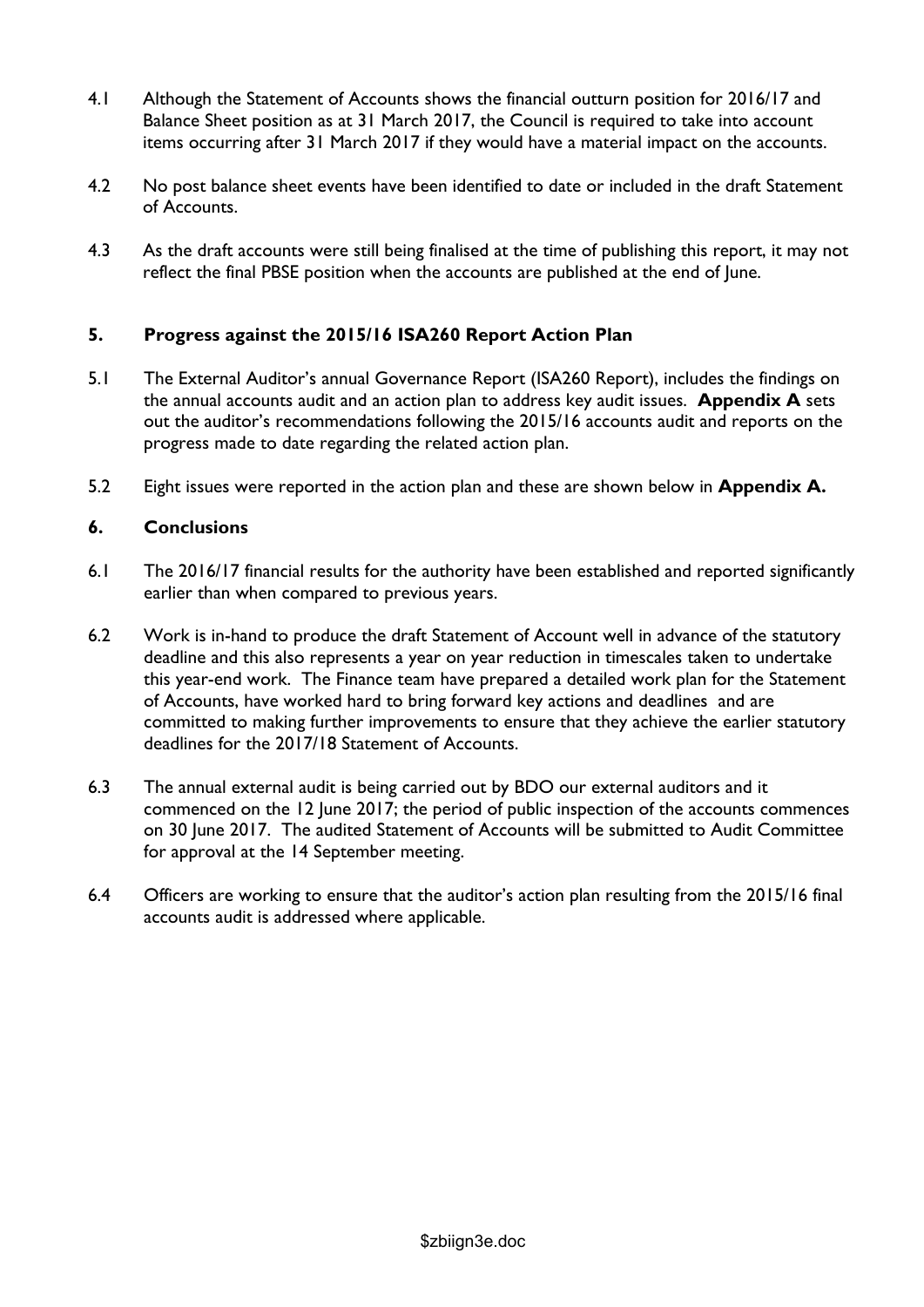|                | <b>Recommendation</b>                                                                                                                                                                                                                                                                                                                                                                                                          | <b>Priority</b>           | <b>Management response</b>                                                                                                                                                                                                                                                                                                                                                                                                                                                                                                                                                                 | Implementation<br>date &<br>responsibility               |
|----------------|--------------------------------------------------------------------------------------------------------------------------------------------------------------------------------------------------------------------------------------------------------------------------------------------------------------------------------------------------------------------------------------------------------------------------------|---------------------------|--------------------------------------------------------------------------------------------------------------------------------------------------------------------------------------------------------------------------------------------------------------------------------------------------------------------------------------------------------------------------------------------------------------------------------------------------------------------------------------------------------------------------------------------------------------------------------------------|----------------------------------------------------------|
| $\mathbf{I}$ . | Review disclosure notes in the financial<br>statements prior to publishing the draft<br>statements on the website. Ensure that the<br>review is performed by an individual who is<br>not responsible for the production of the<br>note. Ensure there are sufficient resources<br>within the finance team for the final audit.                                                                                                  | Significant<br>Deficiency | We have already held two debrief sessions with senior<br>finance management and finance staff to download what<br>went well, what could have gone better and started the<br>planning process for 2016/17 accounts. We recognise the<br>need for improved QA. We have also discussed with you<br>about PCC setting an internal publication date on which<br>we will hand over the final draft set of accounts to BDO,<br>this will ensure there are no movements or room for<br>balances to change after the start of the audit We will<br>start early discussions and engagement with BDO. | December 2016<br><b>Financial Controller</b>             |
| 2.             | A monthly reconciliation confirming payroll<br>costs should be produced.                                                                                                                                                                                                                                                                                                                                                       | Significant<br>Deficiency | It is not clear what this recommendation refers to. A<br>detailed reconciliation is performed each month on Payroll<br>transactions interfaced to the general ledger.                                                                                                                                                                                                                                                                                                                                                                                                                      | Ongoing 2017<br><b>BDO &amp; Financial</b><br>Controller |
| 3.             | Although this related to an immaterial<br>lease, this does raise a concern over the<br>maintenance of the lease information and<br>therefore the accuracy of disclosures in the<br>financial statements. Lease information<br>should be reviewed periodically against<br>supporting documentation to ensure that<br>the list is complete and that there is<br>supporting documentation for all leases<br>included in the list. | Deficiency                | The lease in question was for £50. Documentation<br>available was supplied. We will ensure that all service<br>areas undertake a complete review of the leases held.                                                                                                                                                                                                                                                                                                                                                                                                                       | January 2017<br><b>Financial Controller</b>              |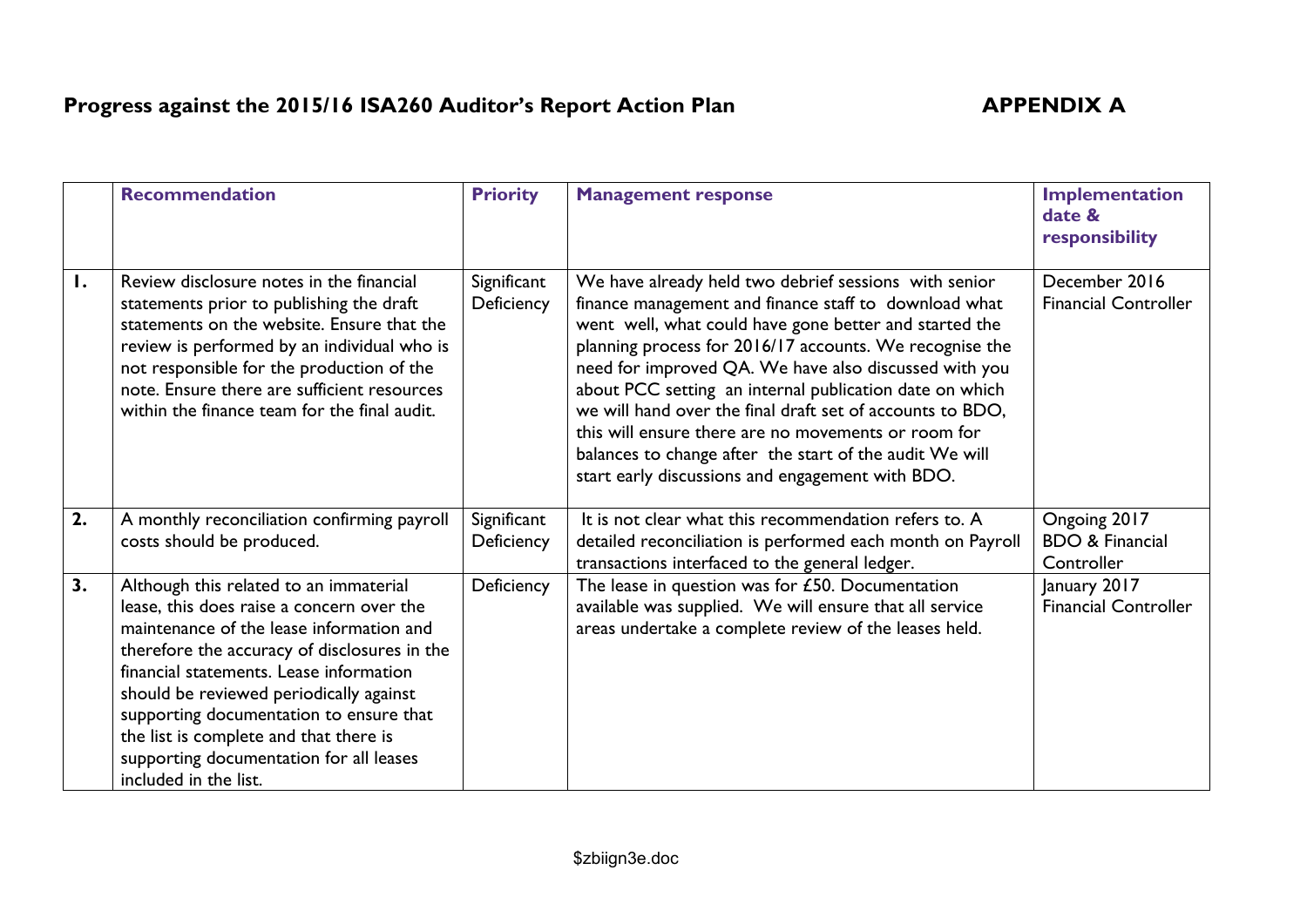| 4. | The policy for reviewing new contracts as<br>they are entered onto the contracts<br>register should be communicated to staff<br>involved and there should be a review of<br>the schedule periodically to ensure that it<br>has been completed fully. Also, a test of this<br>procedure or these contracts by IA<br>(Internal Audit?) would also confirm<br>appropriateness of the control.                | Deficiency | The Procurement Team are responsible for reviewing new<br>contracts for embedded leases. The Contracts Register is<br>currently being reviewed and as part of this process we<br>will highlight the importance of identifying embedded leases<br>in the contract information we hold. | September 2016<br>Head of<br>Procurement                                        |
|----|-----------------------------------------------------------------------------------------------------------------------------------------------------------------------------------------------------------------------------------------------------------------------------------------------------------------------------------------------------------------------------------------------------------|------------|---------------------------------------------------------------------------------------------------------------------------------------------------------------------------------------------------------------------------------------------------------------------------------------|---------------------------------------------------------------------------------|
| 5. | Update the fixed asset register to reflect<br>the correct treatment of assets in the<br>accounts so as to avoid the requirement to<br>rely on memory and avoid potential<br>complications.                                                                                                                                                                                                                | Deficiency | We will be thoroughly reviewing the data provided for<br>fixed assets as part of our closedown project for next year.                                                                                                                                                                 | December 2016<br><b>Business Partner,</b><br>Capital and Treasury<br>Management |
| 6. | Review issues raised by the BDO specialist<br>and check that Council procedures address<br>the point raised.                                                                                                                                                                                                                                                                                              | Deficiency | PCC Finance become aware of this report at our Director<br>meeting mid August - we had no knowledge this work was<br>commissioned. Having seen the report, we are working<br>through the recommendations.                                                                             | Ongoing HR<br><b>Business Services</b><br>Manager                               |
| 7. | Access controls should be reviewed and<br>leaver procedures updated to ensure that<br>access rights are terminated promptly after<br>a member of staff leaves the organisation.                                                                                                                                                                                                                           | Deficiency | We are currently working with HR to improve the<br>information provided relating to staff changes and will be<br>using this to update access controls regularly.                                                                                                                      | December 2016<br><b>Financial Controller</b>                                    |
| 8. | When the Council is committing to<br>underwriting an event or activity, a detailed<br>risk assessment should be performed and a<br>summary of this presented to Members<br>who will approve the decision, with an<br>appropriate reference in the decision<br>minute.<br>Following the event, where there has been<br>a significant financial adverse variance, a<br>paper explaining the reasons for the | Deficiency | This has been noted and financial risks will feature more<br>prominently in future reports.                                                                                                                                                                                           | April 2016<br><b>Committee Services</b>                                         |